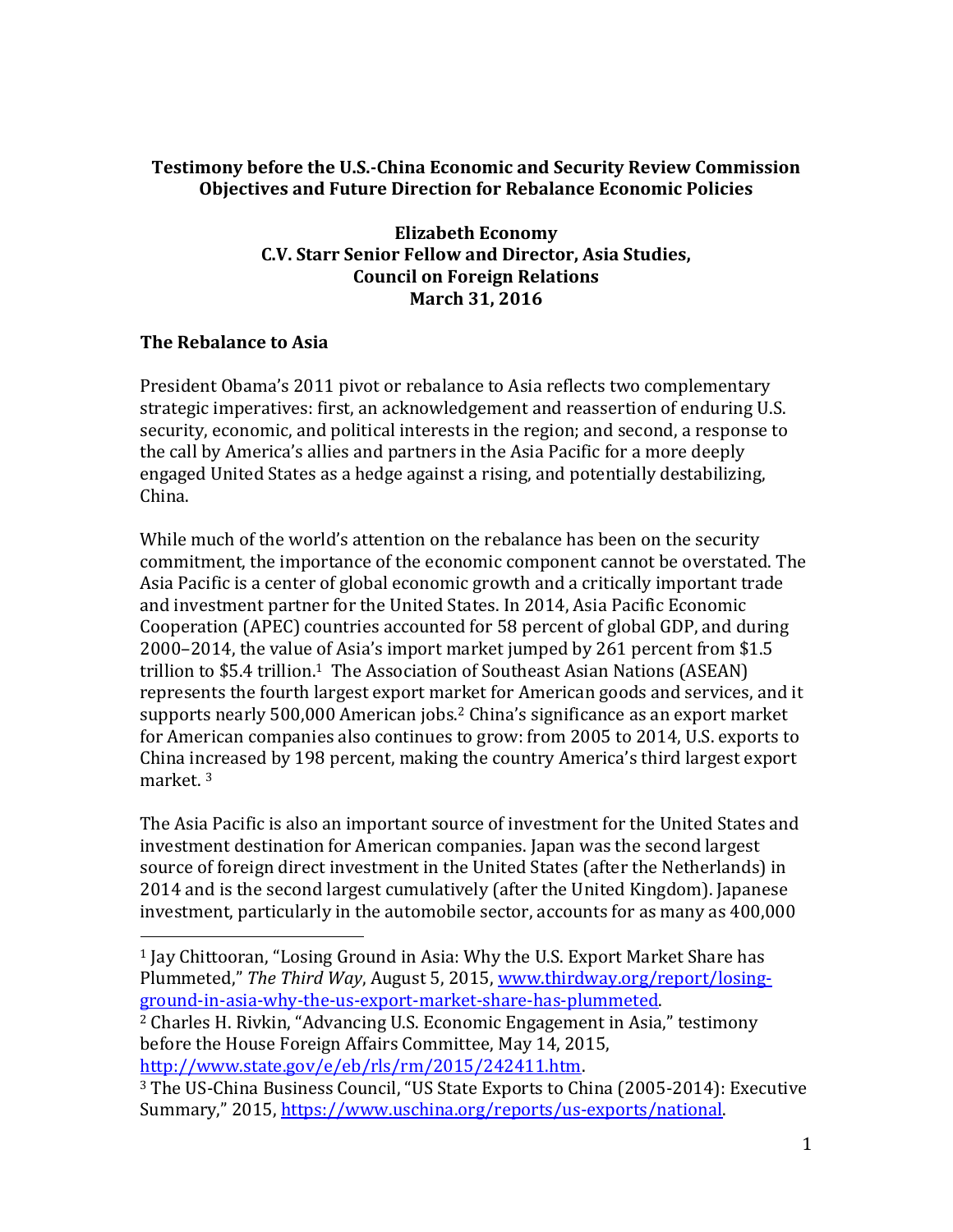U.S. jobs. <sup>4</sup> Chinese investment in the United States, which has been rising over the past several years, supports about 80,000 jobs.<sup>5</sup> Cumulatively, the United States is the largest investor in Southeast Asia, but on an annual basis, over the past three years, it has been superseded by the European Union, Japan, and China. The value of U.S. trade and investment ties with Asia Pacific countries is likely only to grow. According to one estimate, by 2030, over two-thirds of the world's entire middle class will be in Asia, <sup>6</sup> providing a significant new market for U.S. consumer and other goods.

The Obama administration's rebalance has acknowledged the importance of the economic relationship in several different ways. Most significantly, it contributed to the successful completion in November 2015 of the Trans-Pacific Partnership (TPP) agreement. The free trade accord involves twelve countries (the United States, Japan, Australia, Malaysia, Vietnam, Singapore, New Zealand, Brunei, Mexico, Canada, Peru, and Chile) and represents roughly 40 percent of global GDP and 25 percent of world exports. It is notable for the high standards it sets for labor rights, the environment, and intellectual property rights protection, among other issues. A study by the Peterson Institute predicts the United States will gain \$78 billion in annual exports from the TPP, while opportunities for outward investment will increase by \$169 billion and inward investment by \$47 billion. Other countries will also benefit: Vietnam and Japan will be biggest winners; China will be a significant loser as long as it remains outside the deal.<sup>7</sup>

The administration has also rolled out a number of additional economic and trade initiatives in the region, such as the U.S.-ASEAN Expanded Economic Engagement initiative, a U.S.-Pakistan Economic Partnership Week, and the New Silk Road.

Progress, albeit very slow, continues to be made in advancing a bilateral investment treaty (BIT) with China. As China continues the process of economic reform and continues to seek positions of economic leadership globally, a BIT will be a critical mechanism for ensuring fair and open access for U.S. companies to the Chinese market.

 $\overline{a}$ 

<sup>4</sup> Theodore H. Moran and Lindsay Oldenski, "Japanese Investment in the United States: Superior Performance, Increasing Integration," Peterson Institute for International Economics, February 2015,

[http://www.iie.com/publications/pb/pb15-3.pdf.](http://www.iie.com/publications/pb/pb15-3.pdf)

<sup>5</sup> Jamil Anderlini, "Surge in US workers employed by Chinese companies," *Financial Times*, May 22, 2015, [http://www.ft.com/intl/cms/s/0/0da0c392-0042-11e5-a908-](http://www.ft.com/intl/cms/s/0/0da0c392-0042-11e5-a908-00144feabdc0.html#axzz42ysBhKgh) [00144feabdc0.html#axzz42ysBhKgh.](http://www.ft.com/intl/cms/s/0/0da0c392-0042-11e5-a908-00144feabdc0.html#axzz42ysBhKgh)

<sup>6</sup> Jay Chittooran, "Losing Ground in Asia: Why the U.S. Export Market Share has Plummeted," *The Third Way*, August 5, 2015, [www.thirdway.org/report/losing](http://www.thirdway.org/report/losing-ground-in-asia-why-the-us-export-market-share-has-plummeted)[ground-in-asia-why-the-us-export-market-share-has-plummeted.](http://www.thirdway.org/report/losing-ground-in-asia-why-the-us-export-market-share-has-plummeted)

<sup>7</sup> Peter A. Petrie and Michael G. Plummer, "The Trans-Pacific Partnership and Asia-Pacific Integration: Policy Implications," Peterson Institute for International Economics, June 2012, [http://www.iie.com/publications/pb/pb12-16.pdf.](http://www.iie.com/publications/pb/pb12-16.pdf)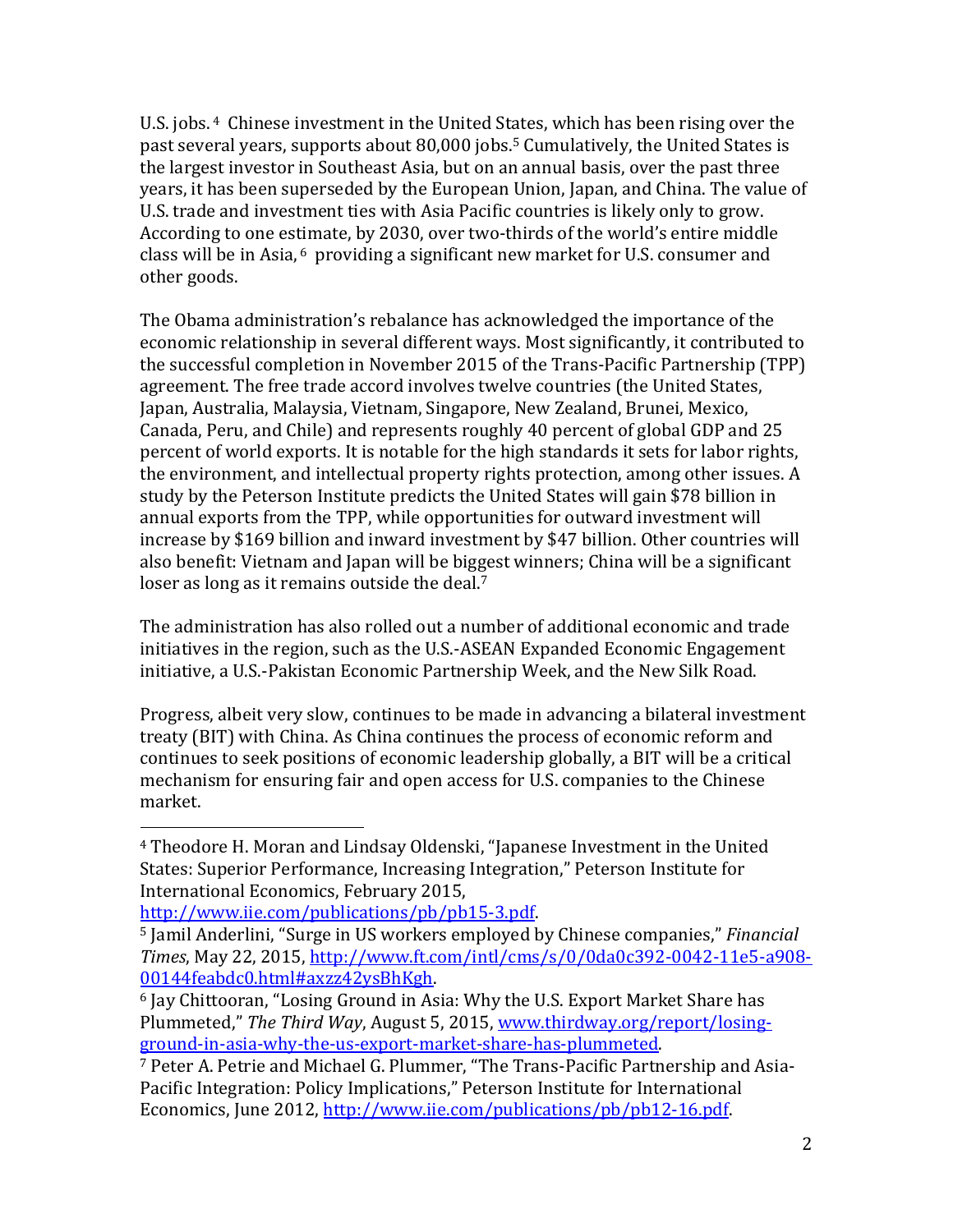In addition, with the rebalance, U.S. government agencies have stepped up to the plate to support American business interests in Asia. The Export-Import Bank (Ex-Im Bank) has supported a number of significant deals in Asia, including the export of fleets of Boeing aircraft to Korean Airlines and Indonesia's Lion Air. <sup>8</sup> In November 2012, the Ex-Im Bank announced \$5 billion in export financing, particularly targeted toward clean energy under President Obama's U.S.-Asia Pacific Partnership for a Sustainable Energy Future. This will buttress other collaborations the bank has undertaken to support gas-fired and solar power in India. <sup>9</sup> The bank also is helping finance sixty-two General Electric wind turbines in Vietnam.

The rebalance has also evinced an activist commercial diplomacy. Secretary of Commerce Penny Pritzker has ratcheted up the level of American commercial diplomacy in Asia, traveling at least seven times to the region during 2013–2015, including a trip to Vietnam, Myanmar, and the Philippines, with CEOs and the U.S.- ASEAN Business Council. Under her watch, the administration has also added Foreign Commercial Service offices in Wuhan, China, and Yangon, Myanmar. 10 Secretary Pritzker has also focused particular attention on clean energy, leading commercial delegations to Japan and South Korea on healthcare and energy, as well as to China on green infrastructure and energy efficient industries. 11

While most countries in the Asia Pacific welcome an increased level of U.S. economic engagement through new trade and other arrangements, China has a more ambivalent stance. It has its own economic ambitions in the region, which it is pursuing aggressively, and a renewed emphasis on U.S. economic engagement is not always welcomed. In addition, as long as China remains outside the TPP, assuming it comes to fruition, the agreement is likely to exert a profoundly negative impact on

 $\overline{a}$ <sup>8</sup> Export-Import Bank of the United States, "Ex-Im Bank Approves \$1.1 Billion in Financing for U.S.-Manufactured B737-900ER Aircraft to Indonesia's Lion Air," March 5, 2013, [http://www.exim.gov/news/ex-im-bank-approves-11-billion](http://www.exim.gov/news/ex-im-bank-approves-11-billion-financing-for-us-manufactured-b737-900er-aircraft-indonesias)[financing-for-us-manufactured-b737-900er-aircraft-indonesias.](http://www.exim.gov/news/ex-im-bank-approves-11-billion-financing-for-us-manufactured-b737-900er-aircraft-indonesias)

<sup>9</sup> Fred P. Hochberg, "ASEAN Ambassadors' Breakfast on East Asia Energy Partnership: Welcoming Remarks," January 16, 2013,

[http://www.exim.gov/news/archives/speeches/asean-ambassadors-breakfast](http://www.exim.gov/news/archives/speeches/asean-ambassadors-breakfast-east-asia-energy-partnership)[east-asia-energy-partnership.](http://www.exim.gov/news/archives/speeches/asean-ambassadors-breakfast-east-asia-energy-partnership) 

<sup>10</sup> United States Department of Commerce, "U.S. Secretary of Commerce Penny Pritzker Leads CEO Mission to Show U.S. Commitment to Asia," May 30, 2014, [https://www.commerce.gov/news/blog/2014/05/us-secretary-commerce-penny](https://www.commerce.gov/news/blog/2014/05/us-secretary-commerce-penny-pritzker-leads-ceo-mission-show-us-commitment-asia)[pritzker-leads-ceo-mission-show-us-commitment-asia.](https://www.commerce.gov/news/blog/2014/05/us-secretary-commerce-penny-pritzker-leads-ceo-mission-show-us-commitment-asia)

<sup>11</sup> Penny Pritzker, "U.S. Secretary of Commerce Penny Pritzker Addresses the American Chamber of Commerce in South Korea," Department of Commerce, October 23, 2014, [https://www.commerce.gov/news/secretary](https://www.commerce.gov/news/secretary-speeches/2014/10/us-secretary-commerce-penny-pritzker-addresses-american-chamber-0)[speeches/2014/10/us-secretary-commerce-penny-pritzker-addresses-american](https://www.commerce.gov/news/secretary-speeches/2014/10/us-secretary-commerce-penny-pritzker-addresses-american-chamber-0)[chamber-0.](https://www.commerce.gov/news/secretary-speeches/2014/10/us-secretary-commerce-penny-pritzker-addresses-american-chamber-0)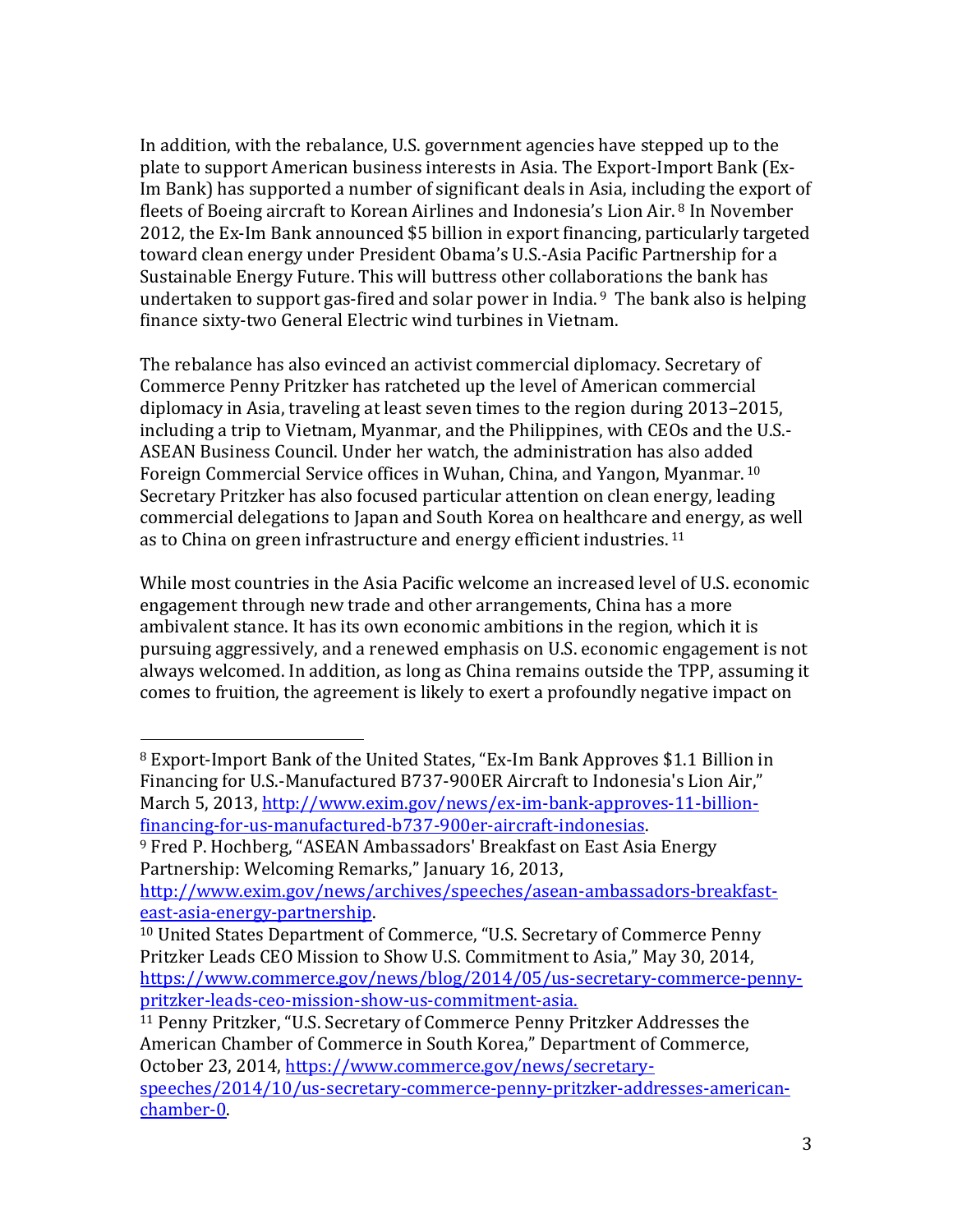the Chinese economy. Nonetheless, there are some areas of overlapping interest between the United States and China that can be pursued for common gain.

## **The Chinese Perspective**

 $\overline{a}$ 

China's energies in the Asia Pacific have been devoted to advancing its own economic centrality in the region. Chinese President Xi Jinping has pressed forward with a trade, investment, and security architecture that, if fully implemented, will reshape the political and economic landscape of the Asia Pacific. Beijing has successfully established the Asian Infrastructure Investment Bank (AIIB), with participation from almost sixty countries. The AIIB expects to lend \$10–15 billion annually for the first several years, and the bank's leadership has stated that it will maintain high standards for transparency as well as social and environmental safeguards, although it will not enforce IMF lending standards.<sup>12</sup> According to one Chinese analyst, Chinese officials see the AIIB as helping with overcapacity, increasing demand for Chinese commodities, spurring RMB internationalization, and helping China increase its influence in setting world economic and financial rules.<sup>13</sup>

Beijing's regional economic platform also includes the sixteen-member Regional Comprehensive Economic Partnership, which is scheduled to be completed by the end of 2016 and is estimated to help trade between China and the rest of the region reach \$1 trillion by 2020.<sup>14</sup> Further into the future, President Xi has also proposed a Free Trade Area of the Asia Pacific, which the Peterson Institute estimates would benefit China more than any other country.

China's most significant initiative, however, is its grand-scale One Belt, One Road initiative, which in part recreates China's traditional Silk Road, providing land and maritime connectivity from China through Asia, the Middle East, Africa, and Europe. If realized, the One Belt, One Road will connect sixty nations across four continents. Beijing has pledged \$40 billion to support the development of transportation and trade networks, with additional funding planned from the AIIB. Originally conceived as a trade and investment opportunity, the project has now expanded to include financial arrangements, people-to-people exchanges, and a call to advance Chinese soft power. As *Global Times* journalist Ding Gang has commented, "China's new leadership has proposed building a community of common destiny with its

<sup>12</sup> Sue-Lin Wong, "China launches new AIIB development bank as power balance shifts," Reuters, January 17, 2016, [http://www.reuters.com/article/us-asia-aiib](http://www.reuters.com/article/us-asia-aiib-investment-idUSKCN0UU03Y)[investment-idUSKCN0UU03Y.](http://www.reuters.com/article/us-asia-aiib-investment-idUSKCN0UU03Y)

<sup>13</sup> Zhang Maorong, "Significance of Establishing the AIIB," *China-US Focus*, February 19, 2016, [http://www.chinausfocus.com/finance-economy/significance-of](http://www.chinausfocus.com/finance-economy/significance-of-establishing-the-aiib/)[establishing-the-aiib/.](http://www.chinausfocus.com/finance-economy/significance-of-establishing-the-aiib/) 

<sup>14</sup> "ASEAN-China trade expected to reach 500 bln USD by 2015," Xinhuanet (Novmeber 14, 2014) [http://news.xinhuanet.com/english/china/2014-](http://news.xinhuanet.com/english/china/2014-11/14/c_133788265.htm) [11/14/c\\_133788265.htm](http://news.xinhuanet.com/english/china/2014-11/14/c_133788265.htm)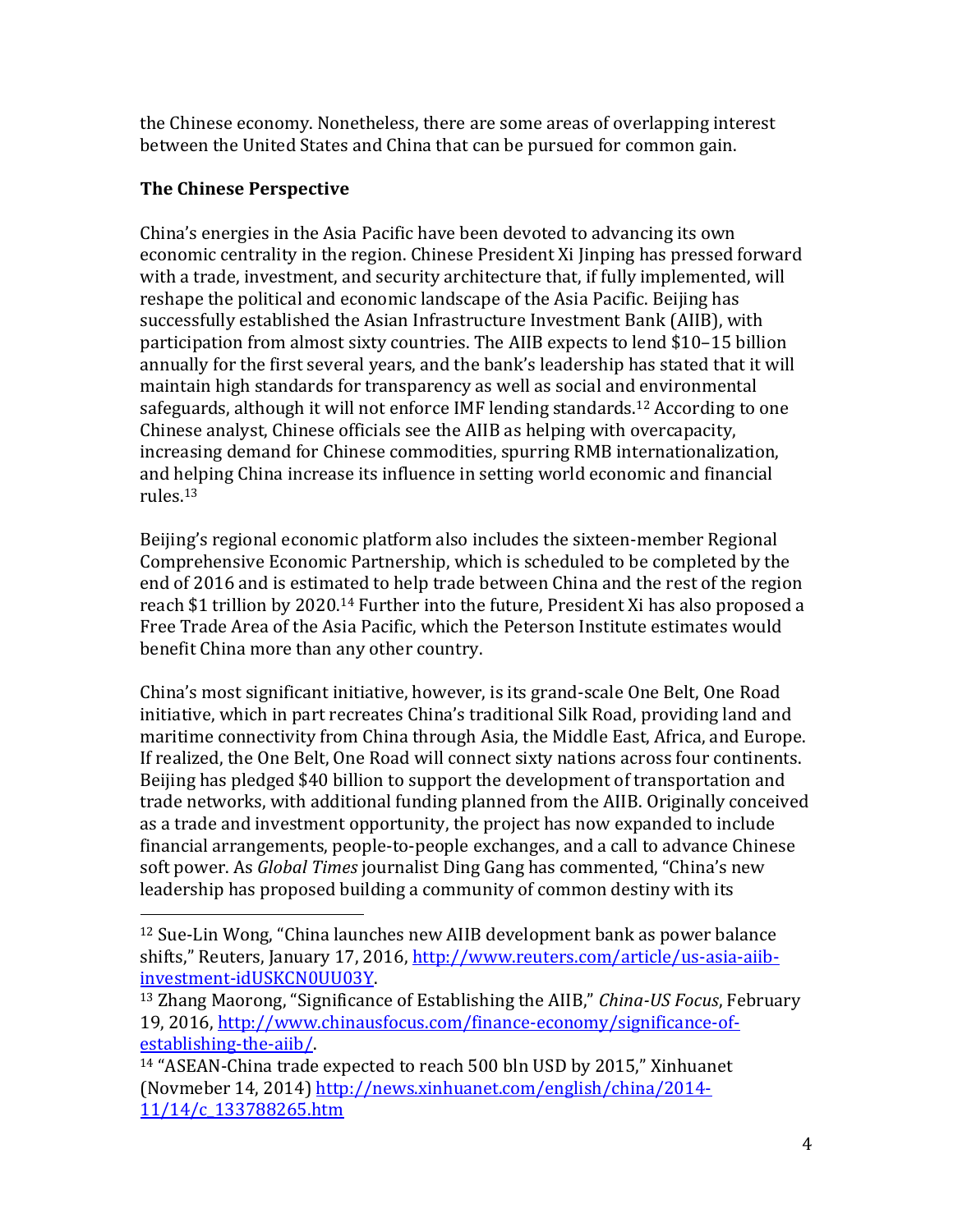neighboring countries. Such a community cannot be simply established through a connection of rails, highways, and airplanes. Spiritual commitment is equally important… the exchange and compromise of interests cannot make a country's diplomacy resonate; its charisma can only be amplified through ethical strength."<sup>15</sup>

While these initiatives are primarily designed to advance Chinese economic interests, Chinese analysts also understand them in the context of countering the rebalance. Renmin University Professor Wang Yiwei, for example, has noted, "The New Silk Road Initiative [another term for One Belt, One Road] could help redirect the centre of geopolitical gravity away from the US and back to Eurasia."<sup>16</sup>

With particular regard to the pivot or rebalance, Chinese analysts and officials express a range of views. Initially, most believed that the TPP was an effort to contain China by excluding it from the most significant multilateral trade agreement in the region. America analyst Zhang Zhixin, for example, referred to the TPP as "another example of American aggression against China."<sup>17</sup> Some Chinese scholars also expressed fears about the real costs to China associated with the agreement. One Chinese scholar, citing the Peterson report, pointed out that by 2025, the TPP is estimated to cause a drop in China's GDP of .3 percent by 2020 and cost China 1.2 percent of exports due to trade diversion by 2025. <sup>18</sup> Others, particularly in the Ministry of Finance and the Ministry of Foreign Affairs, however, have argued that the TPP offers opportunity. Vice Finance Minister Zhu Guangyao has stated, "As China becomes more open, it's very important for us to be integrated into the global trade system with a high standard."<sup>19</sup> Many Chinese economists believe that the TPP will be a useful prod to China's own domestic economic reform effort.

While the official position is to remain open to participation in the TPP, there are also concerns that the demands for intellectual property protection and stateowned enterprise (SOE) reform are "excessively high" and that it will be challenging to achieve "competition neutrality" in which Beijing would not grant privileges to its

 $\overline{a}$ 

[http://www.nytimes.com/2015/04/29/business/international/once-concerned](http://www.nytimes.com/2015/04/29/business/international/once-concerned-china-is-quiet-about-trans-pacific-trade-deal.html)[china-is-quiet-about-trans-pacific-trade-deal.html.](http://www.nytimes.com/2015/04/29/business/international/once-concerned-china-is-quiet-about-trans-pacific-trade-deal.html)

<sup>15</sup> Ding Gang, "Unconditional aid shows true strength," *Global Times*, November 13, 2013, [http://www.globaltimes.cn/content/824725.shtml.](http://www.globaltimes.cn/content/824725.shtml)

<sup>16</sup> Wang Yiwei, "One Belt One Road: Opportunities for Europe-China cooperation," *Europe's World,* May 13, 2015, http://europesworld.org/2015/05/13/one-belt-oneroad-opportunities-europe-china-cooperation/#.VuwqgOIrK70 .

<sup>17</sup> Zhang Zhixin, "Why China Has Good Reason to Worry About the US Rebalance Strategy?" *China-US Focus*, July 8, 2014. [http://www.chinausfocus.com/foreign](http://www.chinausfocus.com/foreign-policy/why-china-has-good-reason-to-worry-about-the-us-rebalance-strategy/)[policy/why-china-has-good-reason-to-worry-about-the-us-rebalance-strategy/.](http://www.chinausfocus.com/foreign-policy/why-china-has-good-reason-to-worry-about-the-us-rebalance-strategy/)

<sup>18</sup> Zhang Xiaotong, "China's Views of the TPP: Take it or Leave It, That is the Question," Wuhan University Center for Economic Diplomacy, November 21, 2014, [http://www.whuced.com/show/?id=110&siteid=3.](http://www.whuced.com/show/?id=110&siteid=3)

<sup>19</sup> Keith Bradsher, "Once Concerned, China is Quiet About Trans-Pacific Trade Deal," *The New York Times*, April 28, 2015,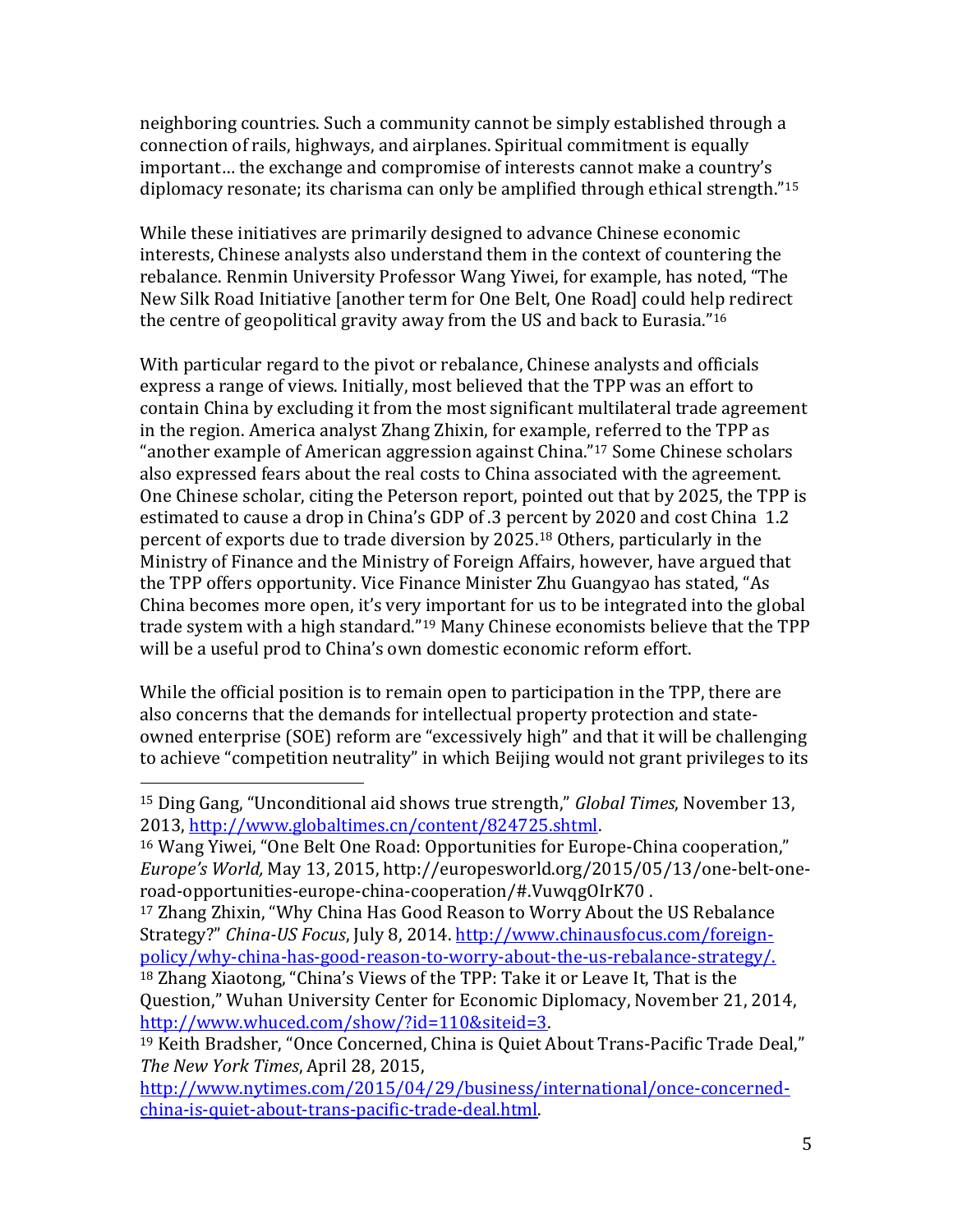SOEs.<sup>20</sup> In private conversations, a number of Chinese businesspeople and analysts have also complained that if Vietnam is included, China should be as well.

## **Ensuring Balance in the Rebalance**

The rebalance is often understood as three distinct strands of policy—maintenance of open and secure sea lanes; adherence to free market–based trade and investment; and promotion of good governance, including protection of intellectual property, the rule of law, transparency, and free-flowing information. It is better understood, however, as a type of strategic triangle, with each side providing critical reinforcement to the other two. A stable security environment enables economic growth and human rights to prosper. Good governance is necessary to ensure longterm stability and economic development. And economic development is an essential underpinning of long-term military and political stability.

Enhancing America's economic engagement, therefore, requires not only fulfilling pledges on the economic front, but also in the security and political realms. There are several steps the United States should take to ensure that its economic interests in the region are realized:

- Above all, the U.S. Congress should ratify the TPP. It is the economic heart of the rebalance and its realization is critical to the credibility of the United States in the region.
- If not underway already, the USTR should initiate dialogues with other nations interested in joining the TPP, such as the Philippines, Taiwan, South Korea, and China.
- The next administration should make the realization of a BIT with China a top priority. As the European Union moves forward with its own China BIT negotiations, the United States should coordinate its positions to the extent possible. The BIT provides the United States with the best opportunity to achieve a level playing field with China through greater access to the Chinese market for U.S. financial services, national treatment for U.S. investors, reduced caps on foreign ownership, increased transparency, relaxed controls on repatriated profits, enhanced cross-border data flows, and the elimination of policies such as enforced technology transfer and forced localization of production.<sup>21</sup>
- The United States should develop a strategic plan for how it wants to participate in the next stage of Asia's economic development. It could, for

 $\overline{a}$ 

<sup>20</sup> Zhang Xiaotong, *op. cit.* 

<sup>21</sup> Dan O'Flaherty, "The U.S.-China BIT Debate," *Investment Policy Central,* 2012, [http://www.investmentpolicycentral.com/content/us-china-bit-debate.](http://www.investmentpolicycentral.com/content/us-china-bit-debate)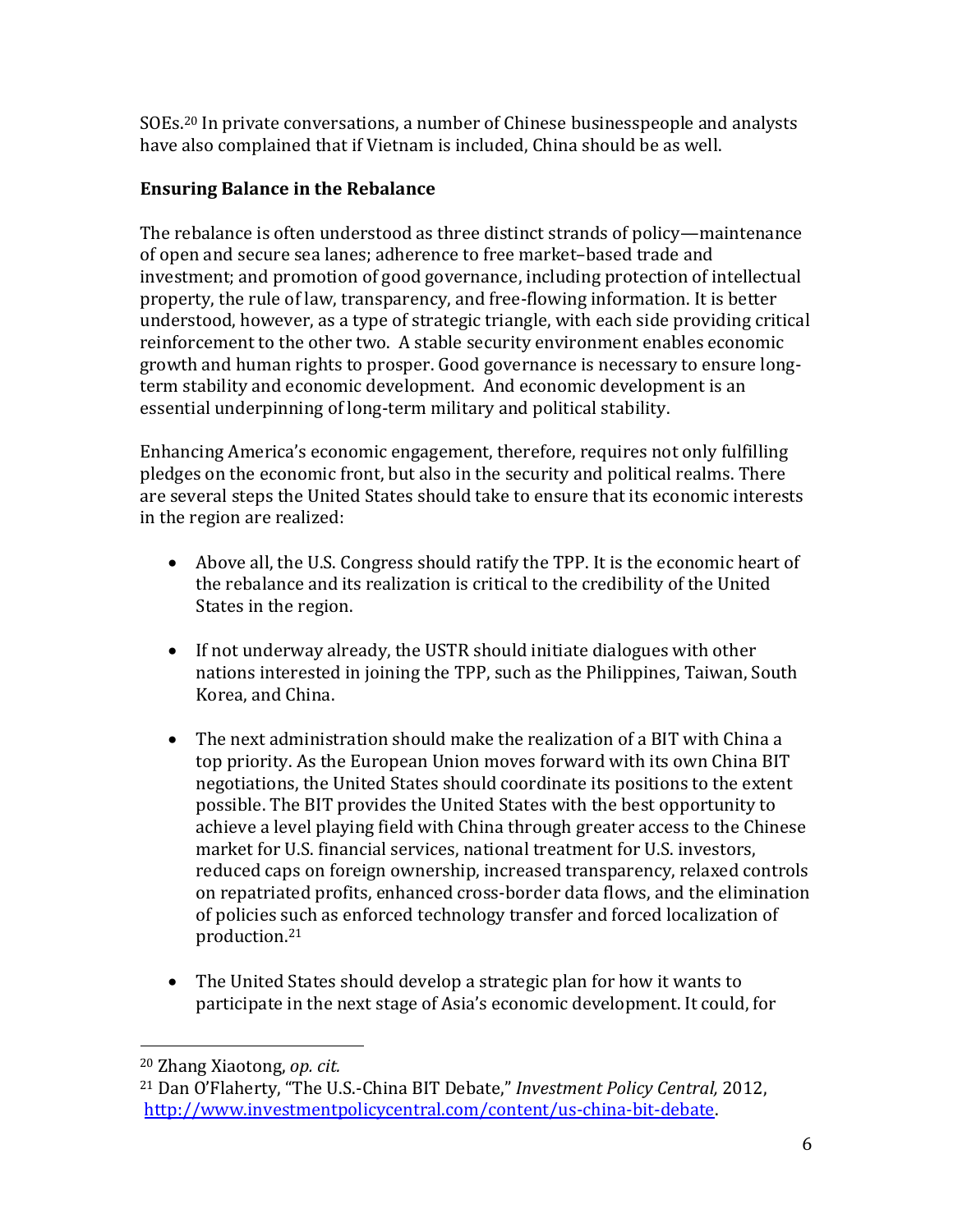example, target three or four particular areas of infrastructure development, such as transportation, clean energy, agriculture, and telecommunications, and focus the energy of U.S. agencies around those issues. Without such strategic guidance, U.S. trade and investment efforts will suffer in Asia's highly competitive economic environment, particularly in the face of China's, and even Japan's, strategic economic planning.

- Congress should ensure continued and unwavering support for the Ex-Im Bank. The political gamesmanship surrounding the Bank is detrimental to the interests of thousands of U.S. companies. In order for U.S. firms to be competitive with those of other countries, particularly those from countries such as China that receive strong state support for their commercial activities abroad, export finance is essential.
- The White House should more closely integrate U.S. commercial diplomacy with the region's strategic economic plans. The Asia Pacific has significant infrastructure needs in agriculture, information and telecommunications, and energy. Targeted delegations as part of presidential summits in these particular arenas would be particularly beneficial for boosting the visibility and impact of U.S. firms.<sup>22</sup>
- The Obama administration should breathe life into dormant initiatives. The U.S. New Silk Road, which engages Central and South Asia, was announced in 2011 with four main areas of focus: regional energy markets, trade and transport, customs and border operations, and business. To date, the United States has invested roughly \$1.7 billion in developing energy and transportation infrastructure, primarily in Afghanistan. Additional projects are progressing slowly. If greater support is not provided, the initiative will cost the United States its credibility, particularly in light of the far more robust Chinese One Belt, One Road initiative, and the deep engagement of both China and Russia in the region. Opportunities to cooperate and partner in the region with others such as Japan or the European Union should also be explored**.**
- Congress should increase funding for NGO work throughout the Asia Pacific that contributes to strengthen good economic governance. The United States devotes roughly 4 percent of its global aid spending to Asia, a very small amount given the population of region. <sup>23</sup> Support for organizations such as

 $\overline{a}$ 

<sup>22</sup> Lucio Blanco Pitlo III, "US-ASEAN Summit: Is the US Catching up with China," *China-US Focus*, March 9, 2016, [http://www.chinausfocus.com/foreign-policy/us](http://www.chinausfocus.com/foreign-policy/us-asean-summit-is-the-us-catching-up-with-china/)[asean-summit-is-the-us-catching-up-with-china/.](http://www.chinausfocus.com/foreign-policy/us-asean-summit-is-the-us-catching-up-with-china/)

<sup>23</sup> Joshua Kurlantzick, "The Pivot in Southeast Asia: Balancing Interests and Values," *Council on Foreign Relations,* January 2015, [http://www.cfr.org/asia-and](http://www.cfr.org/asia-and-pacific/pivot-southeast-asia-balancing-interests-values/p35925)[pacific/pivot-southeast-asia-balancing-interests-values/p35925.](http://www.cfr.org/asia-and-pacific/pivot-southeast-asia-balancing-interests-values/p35925)